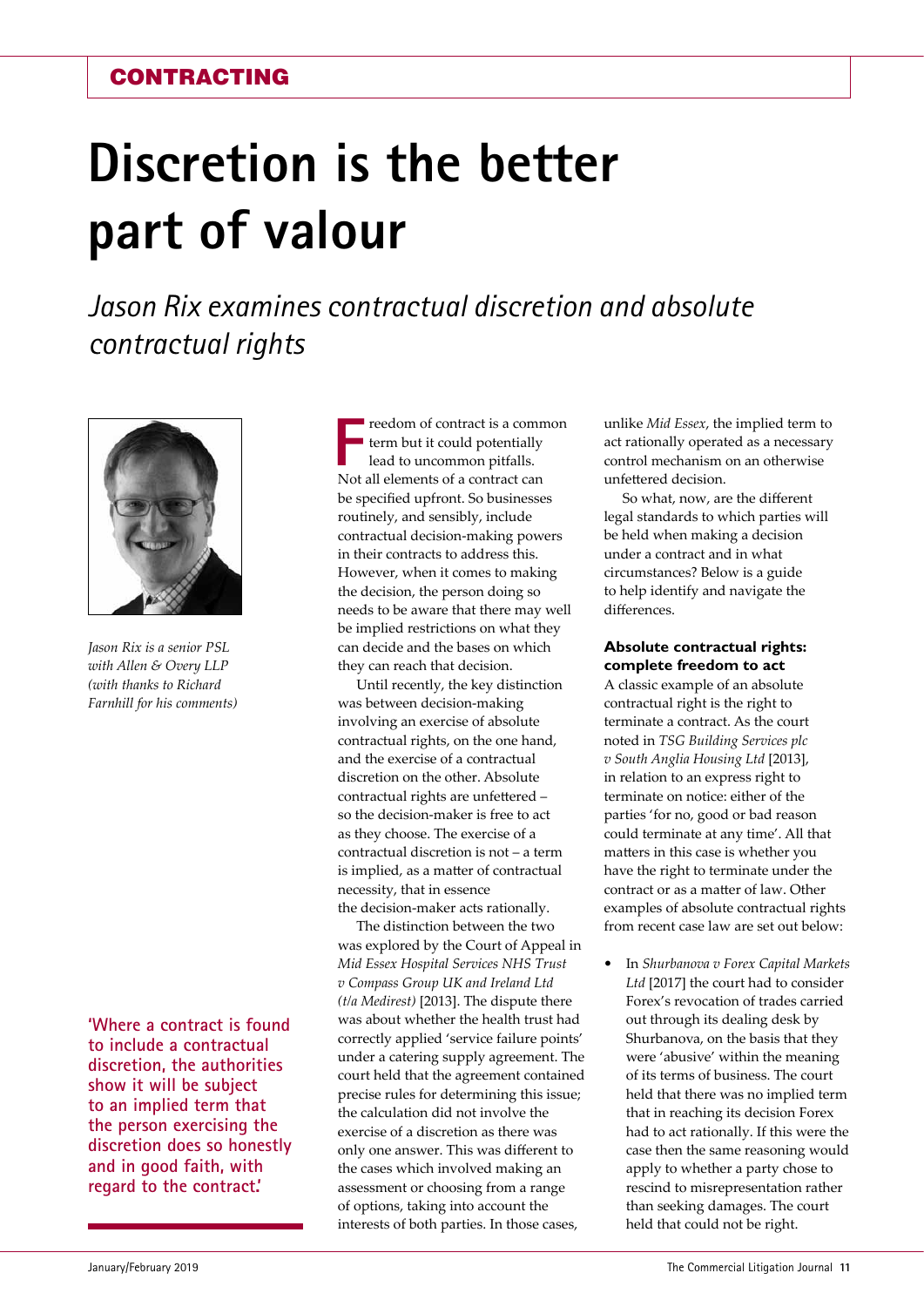# **CONTRACTING**

**•** *UBS AG v Rose Capital Ventures Ltd* [2018] concerned a bank's entitlement to call for repayment of a loan. UBS granted a mortgage to Rose Capital. The mortgage contained various special conditions including that UBS could demand early repayment on three months'

Where a contract is found to include a contractual discretion, the authorities show it will be subject to an implied term that the person exercising the discretion does so honestly and in good faith, with regard to the contract. The implied term also requires that the discretion must not be exercised arbitrarily, capriciously,

*The decision-maker has to go through a proper process and, just as importantly, evidence that process.*

notice without the need for a triggering event. The court held that since UBS's right to terminate on notice was unilateral there was no conflict of interest to be weighed between the parties, so there was no need to imply a term to act rationally.

#### **Contractual discretion: duty to act rationally**

Contractual discretion, in contrast to an absolute contractual right, is not a simple decision as to whether or not to exercise a right, rather it involves, as explained in the *Mid Essex* case, making an assessment or choosing from a range of options and taking into account the interests of both parties. Recent examples of cases where the court has found there to be a contractual discretion include:

- **•** determining, for the purposes of paying death in service benefit, whether someone who went missing overboard on a vessel had committed suicide (*Braganza v BP Shipping Ltd* [2015]);
- **•** deciding whether or not to consent to a share option being exercised (*Watson v Watchfinder.co.uk Ltd* [2017]);
- **•** assessing 'fair market value' under the Global Master Repurchase Agreement (2000 version) (*LBI EHF v Raiffeisen Bank International AG* [2018]); and
- **•** a non-defaulting party determining its 'loss' under the 1992 ISDA Master Agreement (*Lehman Brothers Special Financing Inc v National Power Corporation* [2018]).

irrationally or perversely. Finally, the more unlikely the outcome of a decision, the stronger the evidence required to justify that decision.

#### **What does this mean in practice?**

Firstly, although, technically, the term is implied as a matter of fact, and in theory could be overridden by express terms, the court is very reluctant to accept this is the intention of the parties. To quote the Court of Appeal in *Mid Essex*, 'Such a term is extremely difficult to exclude, although I would not say it is utterly impossible to do so.' This means that even saying that something is to be determined in a party's sole and absolute discretion is not enough to prevail over the implied term. In *Socimer International Bank Ltd v Standard Bank London Ltd* [2008], the contract in question contained various references to the seller acting 'in its sole and absolute discretion'. Nonetheless, the Court of Appeal ultimately held that the test of rationality applied.

Secondly, and this is more controversial, the test derives from public law and the judicial review of a public authority's decision: specifically the duty not to act 'unreasonably' in the *Wednesbury* sense (after the decision in *Associated Provincial Picture Houses Ltd v Wednesbury Corporation*  [1947]). In that context, the source of the authority's power is important. In the contractual context, therefore, so the argument goes, you have to look at the clause conferring the decision-making powers. Moreover, the reference to acting honestly and in good faith is more easily understood in the negative: not acting dishonestly or in bad faith. It links up with the reference to not acting arbitrarily,

capriciously, irrationally or perversely. In the *Wednesbury* sense, not reaching a 'conclusion so unreasonable that no reasonable authority could ever have come to it'. The controversy is whether, and to what extent, a public law test should be deployed in a private law dispute. The answer to this very much depends on the context. The modern approach derives from the *Braganza* case which is discussed in more detail below.

One aspect of the *Wednesbury* test, stressed by the Supreme Court in the *Braganza* case, is that the decision-maker should disregard matters which they ought not to take into account, and conversely, must not refuse or fail to take into account matters which they ought to take into account. The decision-maker has to go through a proper process and, just as importantly, evidence that process.

#### **Documenting the process**

The importance of documenting the process can be seen in the *Watchfinder. co.uk* case, where the relevant contractual provision stated:

The Option may only be exercised with the consent of a majority of the board of directors of the Company.

The board thought, wrongly, that it had an unconditional right to veto the exercise of the option. To make matters worse, the board minutes gave no indication of the basis for the decision. This meant the court was unable to find that the decision had been properly reached. When making a decision under a contract it is therefore important to carefully document the reasoning behind the decision.

# **More evidence required to support unlikely outcome**

The point about the strength of evidence is best illustrated by the *Braganza* case. Here a company had to assess whether a man, who had gone missing overboard a vessel, had committed suicide. If he had, his wife was not entitled to death in service benefits. The act of committing suicide was viewed by the court as particularly improbable as the man in question was a practising Catholic. In order to determine that he had indeed killed himself, strong evidence was therefore needed. In other words, the more